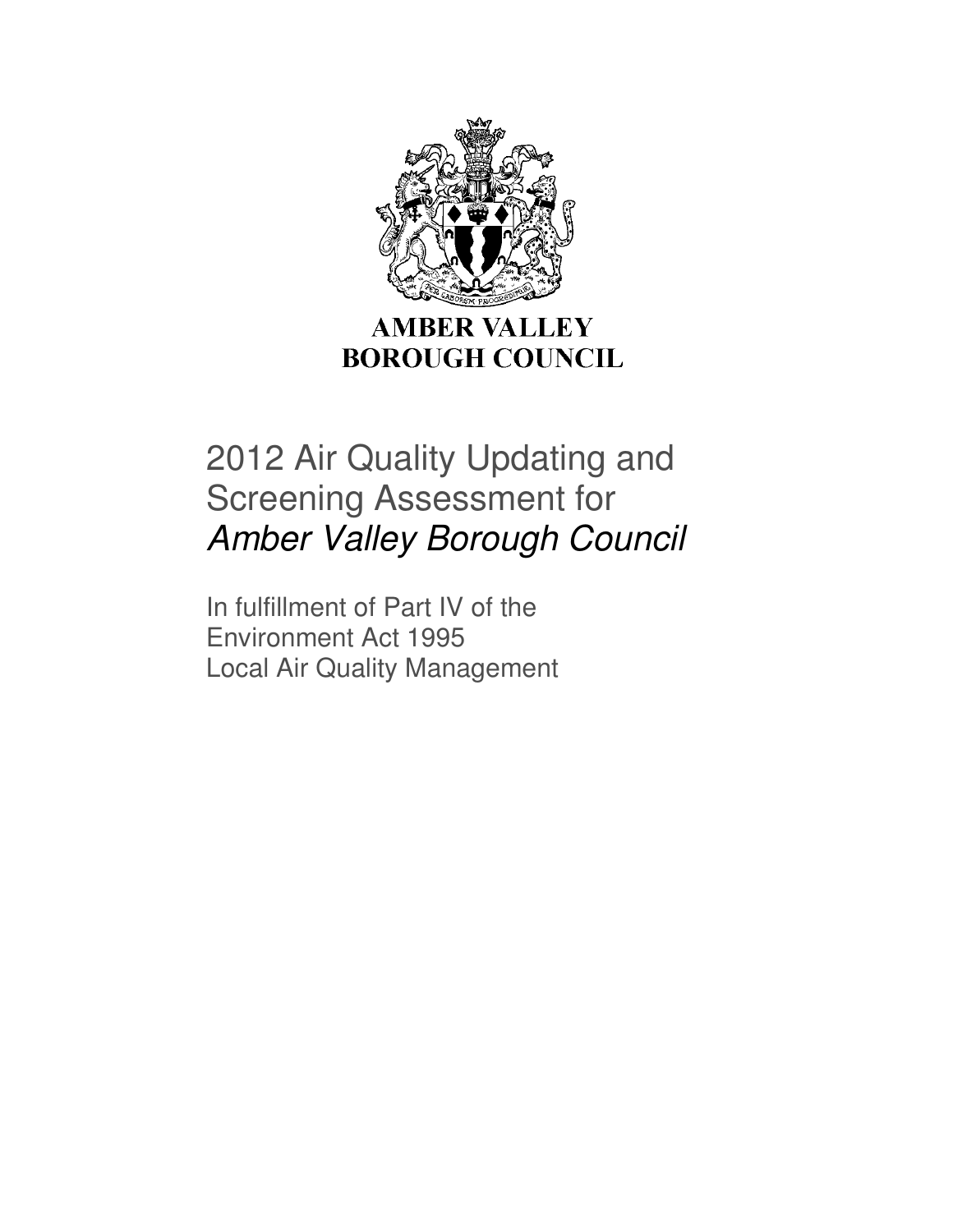J,

| <b>Local Authority</b><br>∣ Officer | Darren Hurst                  |  |
|-------------------------------------|-------------------------------|--|
|                                     |                               |  |
| <b>Department</b>                   | <b>Environmental Services</b> |  |

| <b>Address</b> | Town Hall. Ripley. Derbyshire.  |  |
|----------------|---------------------------------|--|
| Telephone      | 01773841318                     |  |
| ∣ e-mail       | Darren.Hurst@ambervalley.gov.uk |  |

| <b>Report</b><br><b>Reference</b><br>∣ number | <b>USA2012</b> |
|-----------------------------------------------|----------------|
| <b>Date</b>                                   | 2012           |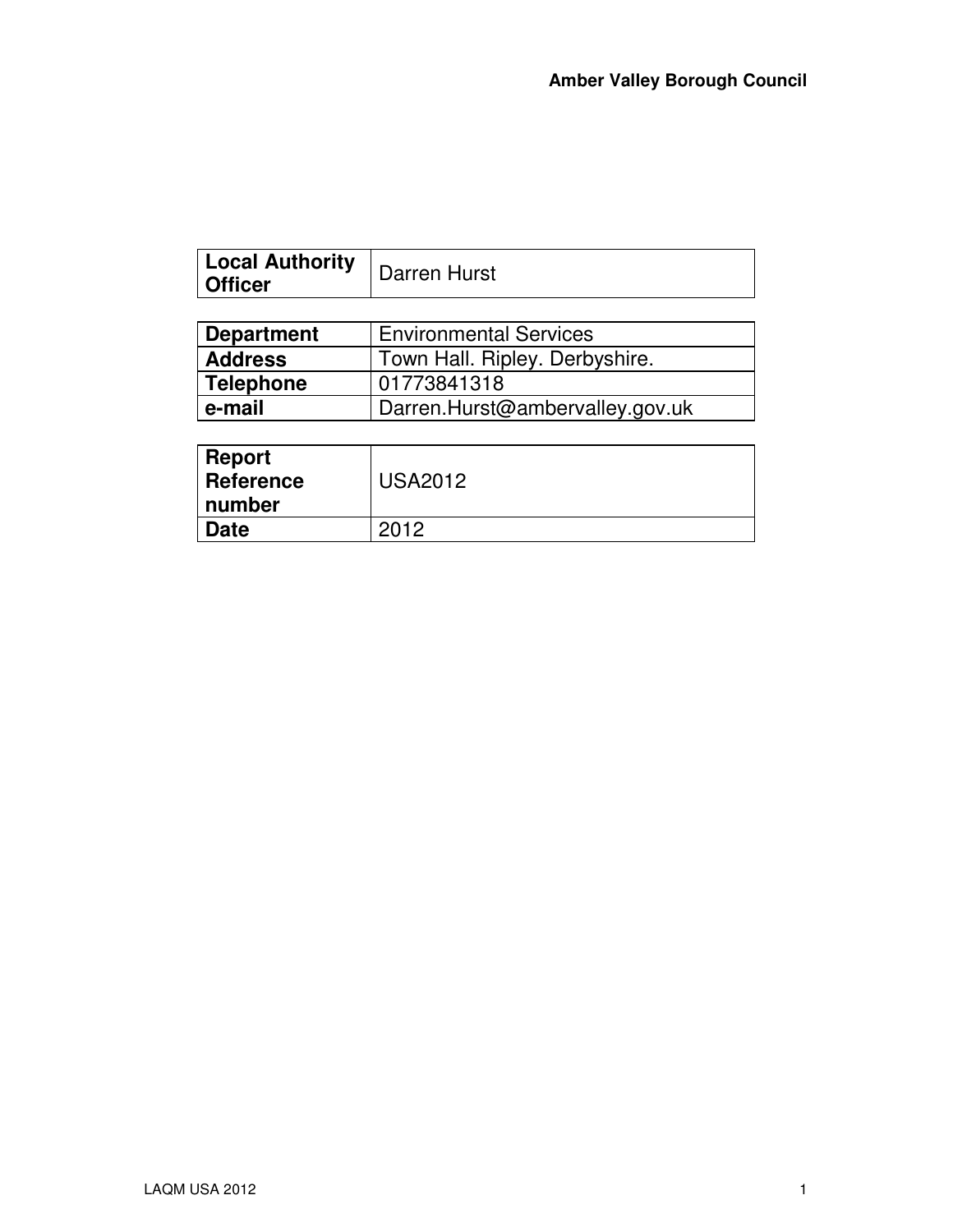# **Executive Summary**

This report fulfils the requirements of the Local Air Quality Management (LAQM) process as set out in Part IV of the Environment Act (1995), the Air Quality Strategy for England, Scotland, Wales and Northern Ireland 2007 and the relevant Policy and Technical Guidance documents.

Since there has again been little change since the Progress Report 2011, the pollutants have not been considered on an individual basis but a conclusion has been reached about the overall need for a detailed assessment.

There is little likelihood of any air quality objectives being exceeded and it would therefore not be justifiable to proceed to a detailed assessment for any of the identified pollutants.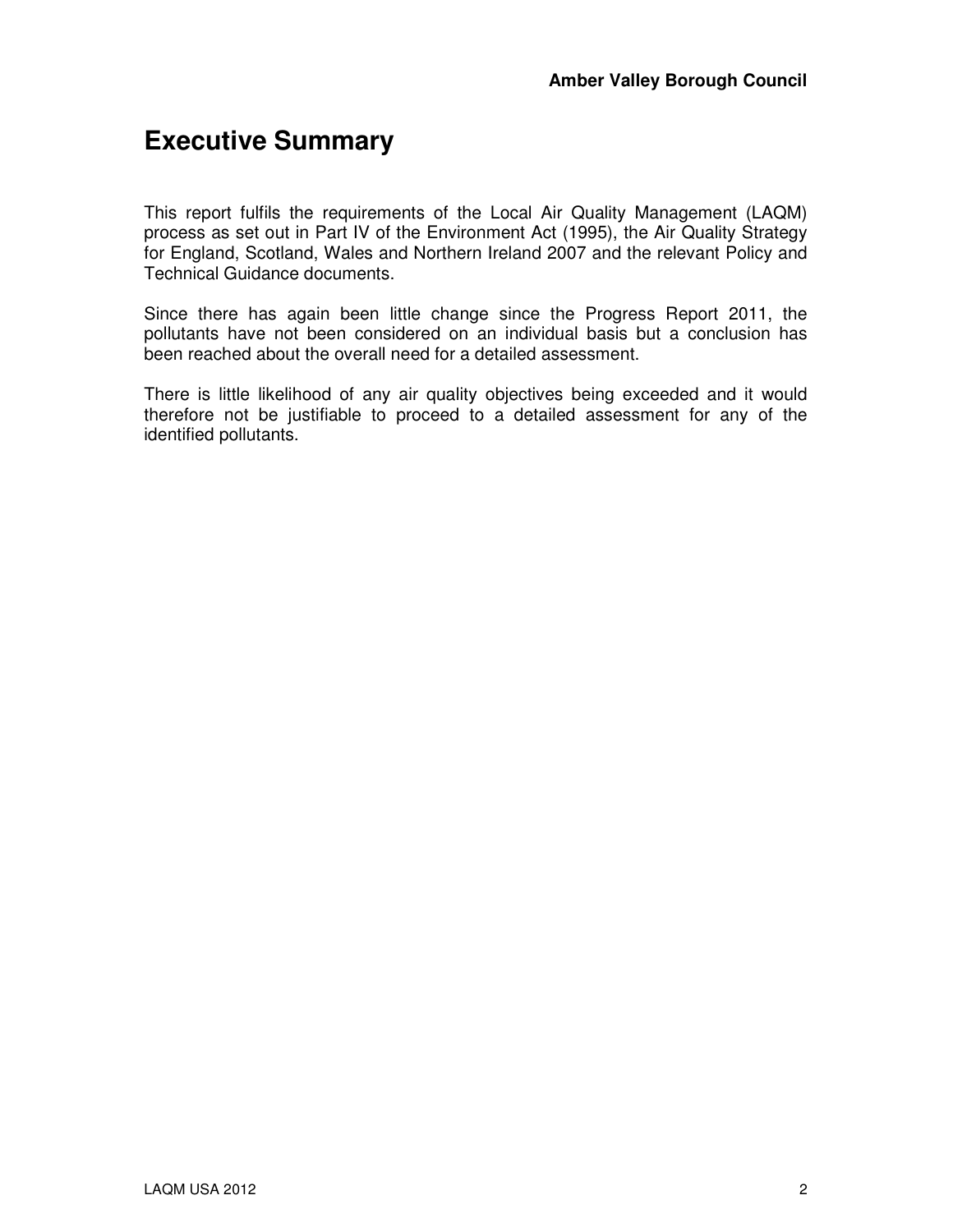# **Table of contents**

| 1            |       |                                                                                       |  |
|--------------|-------|---------------------------------------------------------------------------------------|--|
|              | 1.1   |                                                                                       |  |
|              | 1.2   |                                                                                       |  |
|              | 1.3   |                                                                                       |  |
|              | 1.4   |                                                                                       |  |
| $\mathbf{2}$ |       |                                                                                       |  |
|              | 2.1   |                                                                                       |  |
|              | 2.1.1 |                                                                                       |  |
| 3            |       |                                                                                       |  |
|              | 3.1   | Narrow Congested Streets with Residential Properties Close to the Kerb  10            |  |
|              | 3.2   | Busy Streets Where People May Spend 1-hour or More Close to Traffic 10                |  |
|              | 3.3   |                                                                                       |  |
|              | 3.4   |                                                                                       |  |
|              | 3.5   | New Roads Constructed or Proposed Since the Last Round of Review and Assessment<br>10 |  |
|              | 3.6   |                                                                                       |  |
|              | 3.7   |                                                                                       |  |
| 4            |       |                                                                                       |  |
|              | 4.1   |                                                                                       |  |
|              | 4.2   |                                                                                       |  |
|              | 4.2.1 |                                                                                       |  |
|              | 4.2.2 |                                                                                       |  |
|              | 4.3   |                                                                                       |  |
| 5            |       |                                                                                       |  |
|              | 5.1   |                                                                                       |  |
|              | 5.1.1 | New or Proposed Installations for which an Air Quality Assessment has been Carried    |  |
|              | Out   | 13                                                                                    |  |
|              | 5.1.2 | Existing Installations where Emissions have Increased Substantially or New Relevant   |  |
|              |       |                                                                                       |  |
|              | 5.1.3 | New or Significantly Changed Installations with No Previous Air Quality Assessment 13 |  |
|              | 5.2   |                                                                                       |  |
|              | 5.3   |                                                                                       |  |
|              | 5.4   |                                                                                       |  |
| 6            |       |                                                                                       |  |
|              | 6.1   |                                                                                       |  |
|              | 6.2   |                                                                                       |  |
|              | 6.3   |                                                                                       |  |
| 7            |       |                                                                                       |  |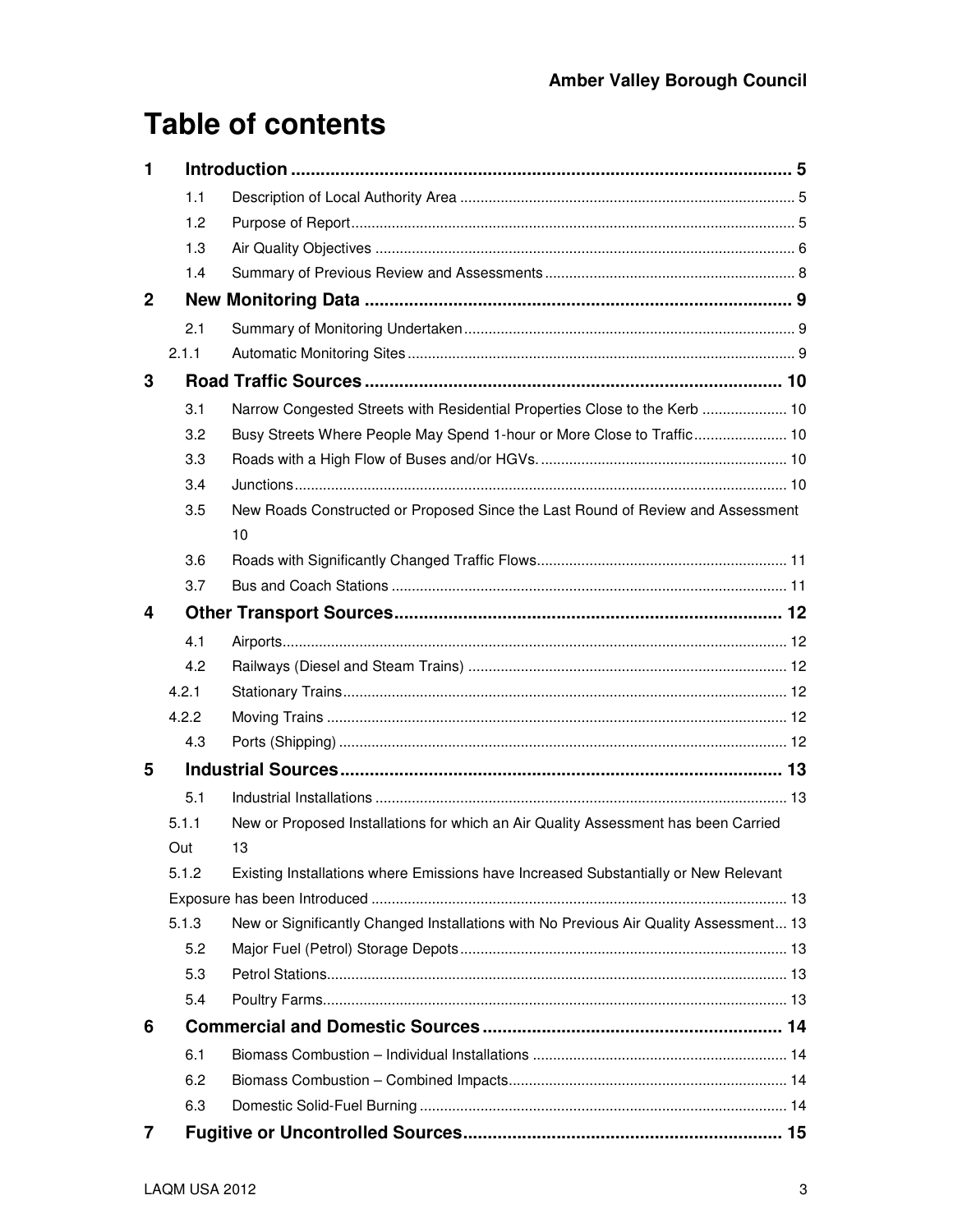### **Amber Valley Borough Council**

| 9 |     |  |  |
|---|-----|--|--|
|   | 8.3 |  |  |
|   | 8.2 |  |  |
|   | 8.1 |  |  |
| 8 |     |  |  |
|   | 7.2 |  |  |
|   |     |  |  |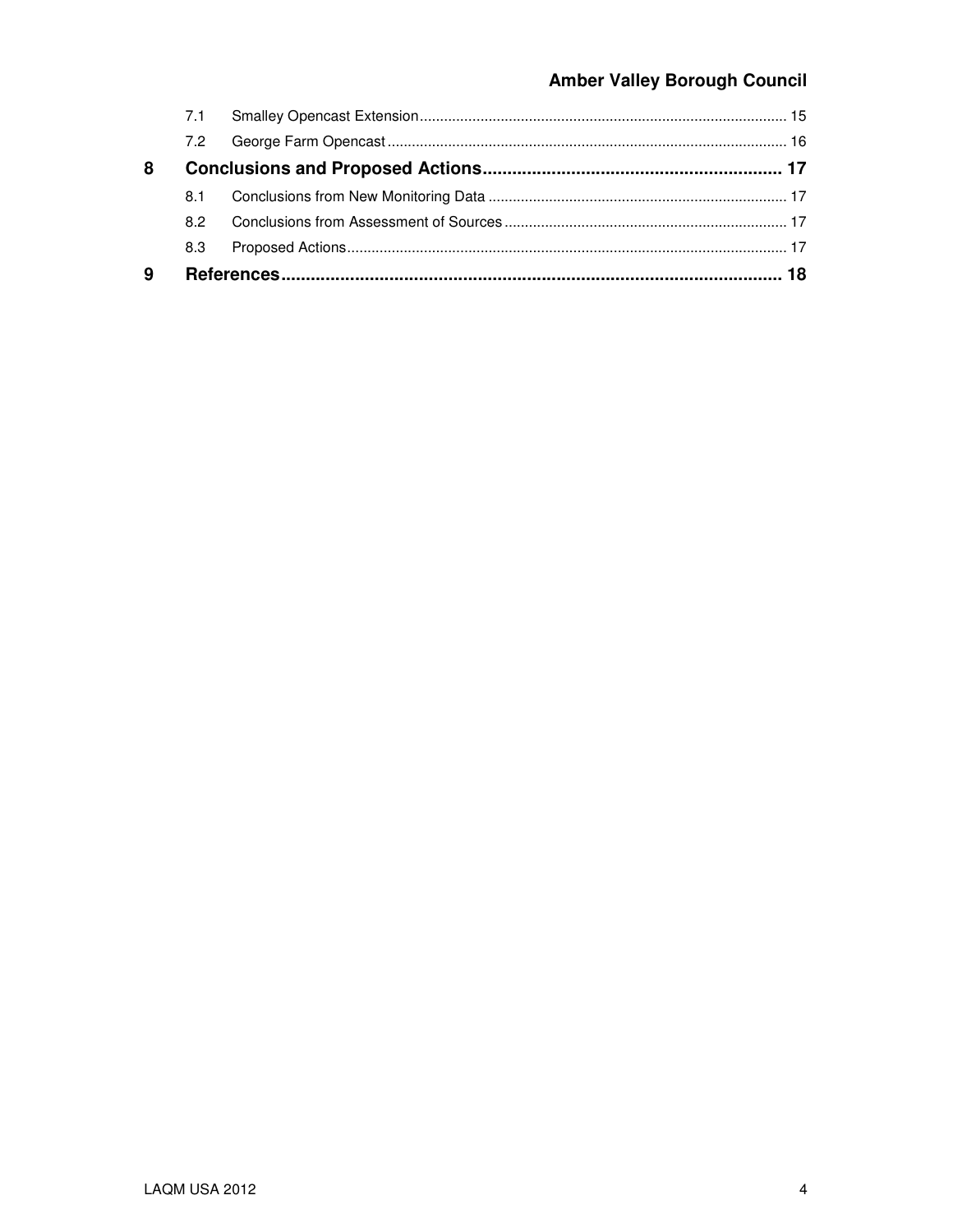# **1 Introduction**

### **1.1 Description of Local Authority Area**

The borough of Amber Valley is located on the eastern side of Derbyshire, between Derby to the south and Chesterfield to the north. The area is comprised of four main towns; Alfreton, Belper, Heanor and Ripley, and is divided into twenty-five wards. Amber Valley covers just over 260 square kilometres and, apart from the towns, is largely rural in character. The present population, taken during 2004, is 118,200.

The borough has a wide range of industrial sectors including instrument engineering, timber and furniture manufacture, hotels and catering, business services, textiles and clothing. Almost 500 companies are located within 20 industrial estates, with a further 400 located on singular sites or within the urban areas.

Major roads include the A38, providing a link between Derby and junction 28, A6, A609 and A610. The A52 between Derby and Ashbourne cuts through the southernmost tip of the borough. The only rail stations in the area are at Belper, which is on the busy east coast mainline, and at Alfreton, with through trains to London, Manchester and the north.

### **1.2 Purpose of Report**

This report fulfils the requirements of the Local Air Quality Management process as set out in Part IV of the Environment Act (1995), the Air Quality Strategy for England, Scotland, Wales and Northern Ireland 2007 and the relevant Policy and Technical Guidance documents. The LAQM process places an obligation on all local authorities to regularly review and assess air quality in their areas, and to determine whether or not the air quality objectives are likely to be achieved. Where exceedences are considered likely, the local authority must then declare an Air Quality Management Area (AQMA) and prepare an Air Quality Action Plan (AQAP) setting out the measures it intends to put in place in pursuit of the objectives.

The objective of this Updating and Screening Assessment is to identify any matters that have changed which may lead to risk of an air quality objective being exceeded.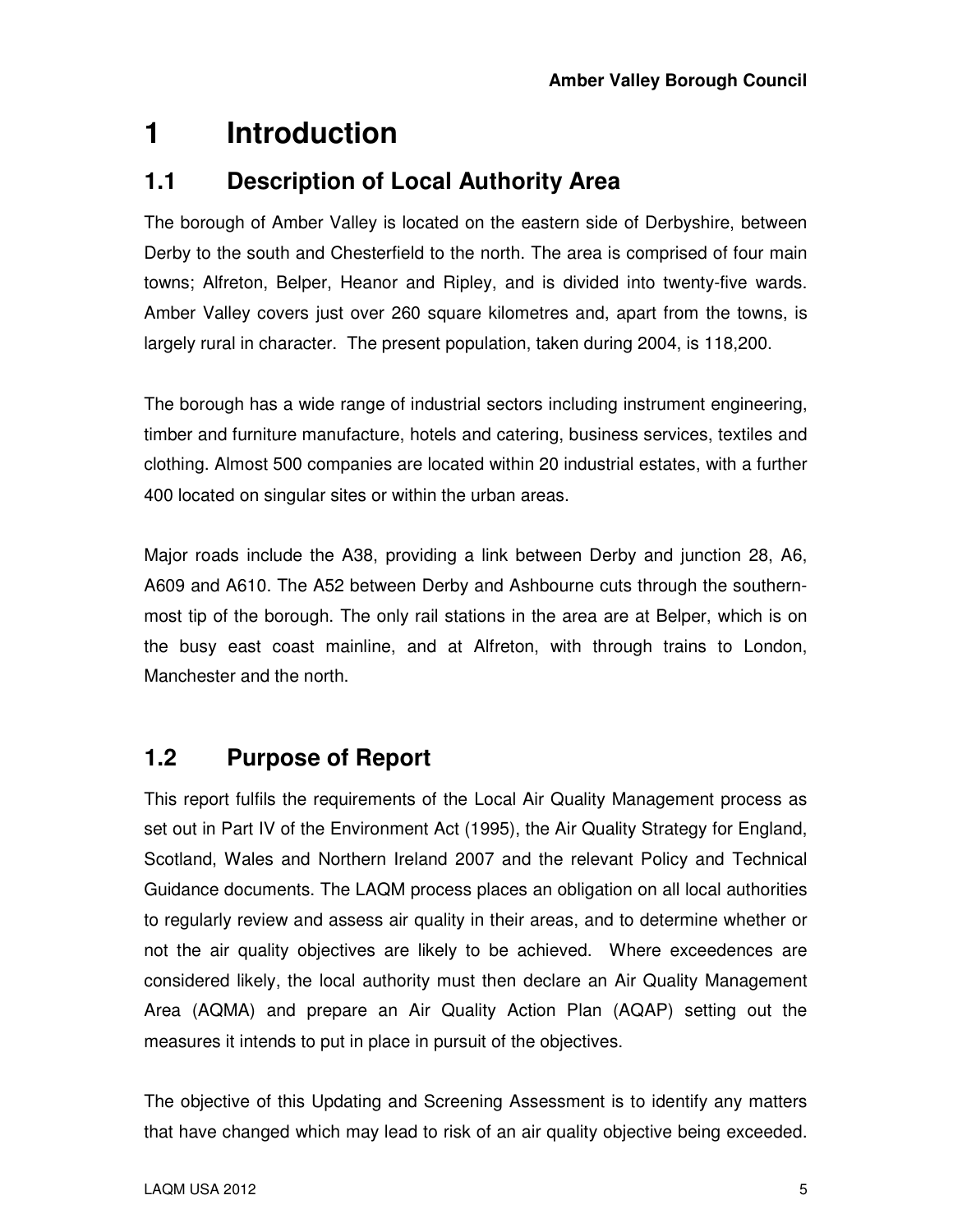A checklist approach and screening tools are used to identify significant new sources or changes and whether there is a need for a Detailed Assessment. The USA report should provide an update of any outstanding information requested previously in Review and Assessment reports.

## **1.3 Air Quality Objectives**

The air quality objectives applicable to LAQM **in England** are set out in the Air Quality (England) Regulations 2000 (SI 928), The Air Quality (England) (Amendment) Regulations 2002 (SI 3043), and are shown in Table 1.1. This table shows the objectives in units of microgrammes per cubic metre  $\mu$ g/m $^3$  (milligrammes per cubic metre, mg $'m^3$  for carbon monoxide) with the number of exceedences in each year that are permitted (where applicable).

|                                          | <b>Air Quality Objective</b>                                                      |                        | Date to be  |
|------------------------------------------|-----------------------------------------------------------------------------------|------------------------|-------------|
| <b>Pollutant</b>                         | <b>Concentration</b>                                                              | <b>Measured as</b>     | achieved by |
| <b>Benzene</b>                           | 16.25 $\mu$ g/m <sup>3</sup>                                                      | Running annual<br>mean | 31.12.2003  |
|                                          | 5.00 $\mu$ g/m <sup>3</sup>                                                       | Running annual<br>mean | 31.12.2010  |
| 1,3-Butadiene                            | 2.25 $\mu$ g/m <sup>3</sup>                                                       | Running annual<br>mean | 31.12.2003  |
| <b>Carbon monoxide</b>                   | 10.0 mg/m <sup>3</sup>                                                            | Running 8-hour<br>mean | 31.12.2003  |
|                                          | 0.5 $\mu$ g/m <sup>3</sup>                                                        | Annual mean            | 31.12.2004  |
| Lead                                     | 0.25 $\mu$ g/m <sup>3</sup>                                                       | Annual mean            | 31.12.2008  |
| Nitrogen dioxide                         | 200 $\mu$ g/m <sup>3</sup> not to<br>be exceeded more<br>than 18 times a<br>year  | 1-hour mean            | 31.12.2005  |
|                                          | 40 $\mu$ g/m <sup>3</sup>                                                         | Annual mean            | 31.12.2005  |
| Particles ( $PM_{10}$ )<br>(gravimetric) | 50 $\mu$ g/m <sup>3</sup> , not to be<br>exceeded more<br>than 35 times a<br>year | 24-hour mean           | 31.12.2004  |
|                                          | 40 $\mu$ g/m <sup>3</sup>                                                         | Annual mean            | 31.12.2004  |

**Table 1.1 Air Quality Objectives included in Regulations for the purpose of LAQM in England**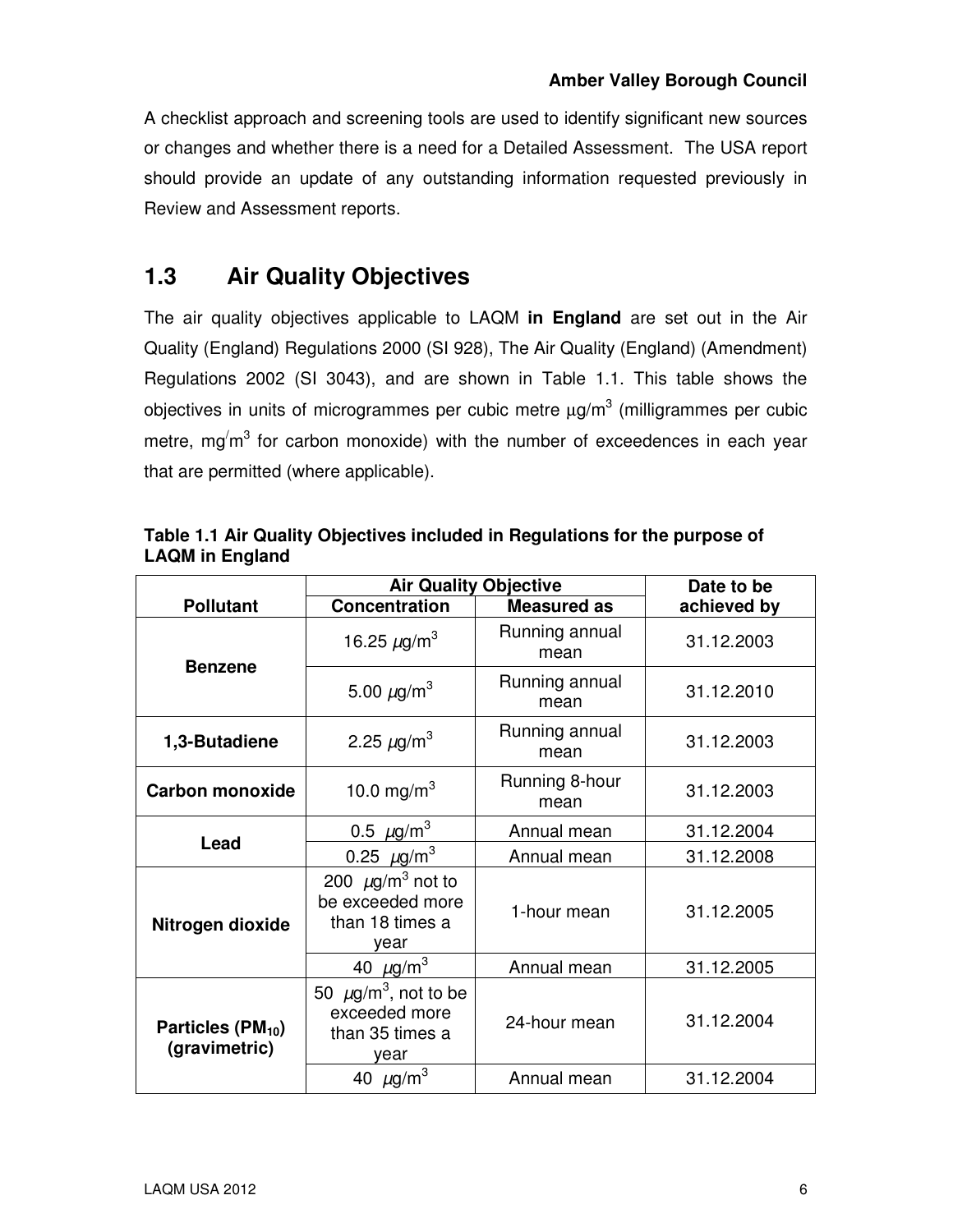### **Amber Valley Borough Council**

|                        | 350 $\mu$ g/m <sup>3</sup> , not to<br>be exceeded more<br>than 24 times a<br>vear | 1-hour mean    | 31.12.2004 |
|------------------------|------------------------------------------------------------------------------------|----------------|------------|
| <b>Sulphur dioxide</b> | 125 $\mu$ g/m <sup>3</sup> , not to<br>be exceeded more<br>than 3 times a year     | 24-hour mean   | 31.12.2004 |
|                        | 266 $\mu$ g/m <sup>3</sup> , not to<br>be exceeded more<br>than 35 times a<br>year | 15-minute mean | 31.12.2005 |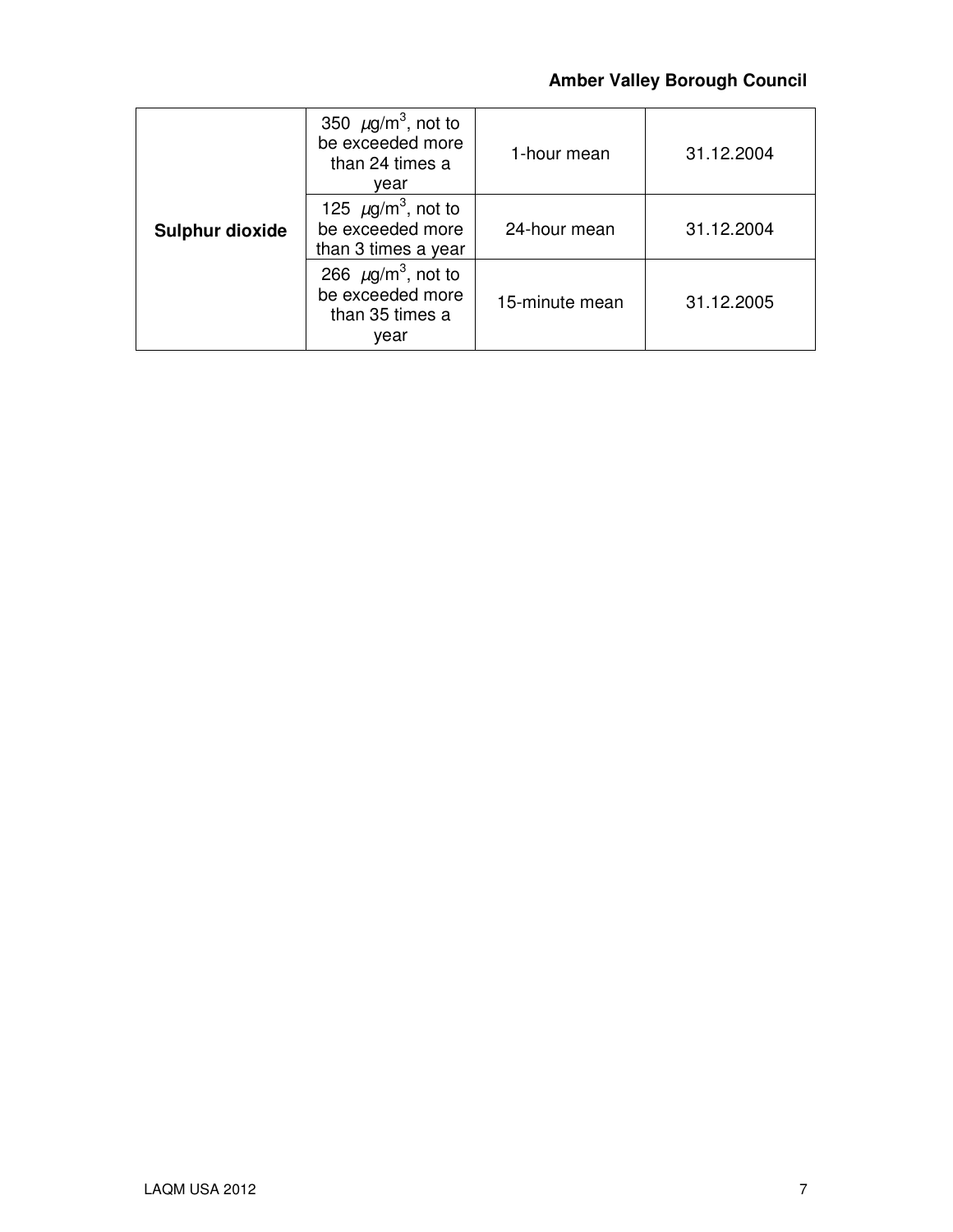#### **1.4 Summary of Previous Review and Assessments**

The area is semi-rural with four small towns as the main urban areas, no significant road links, no congestion problems or large industry.

Monitoring exercises, from the first round of Review and Assessment, included stage 2 reports for sulphur dioxide, particulates and nitrogen dioxide and a stage 3 assessment of nitrogen dioxide. These indicated that all pollutant levels were either currently, or anticipated to be, well below the standards by the relevant objective dates.

The results of the Updating and Screening Assessment completed in 2003 showed no change to these conclusions and the Progress Reports in 2004 and 2005 again showed no need for a 'Detailed Assessment'. The  $NO<sub>2</sub>$  diffusion tube survey conducted to inform the compilation of the Progress Report 2005 also indicated that the concentrations measured at all sampling locations are below the air quality standards.

The Updating and Screening Assessment completed in 2006 did not identify any significant changes which may have impacted in the borough's air quality, it was not proposed to proceed to a detailed assessment for any of the pollutants listed. The Progress Reports of 2007 and 2008 did not identify any significant changes that would require the Council to consider a Detailed Assessment before the next full round of review and assessment.

The Updating and Screening Assessment 2009 and Progress Reports for 2010 and 20011 did not identify any potential exceedances of the National Air Quality Objectives in Amber Valley. There was no requirement to proceed to Detailed Assessment.

Based on the findings of previous reports, the resources needed to undertake an airmonitoring scheme in Amber Valley could not be justified.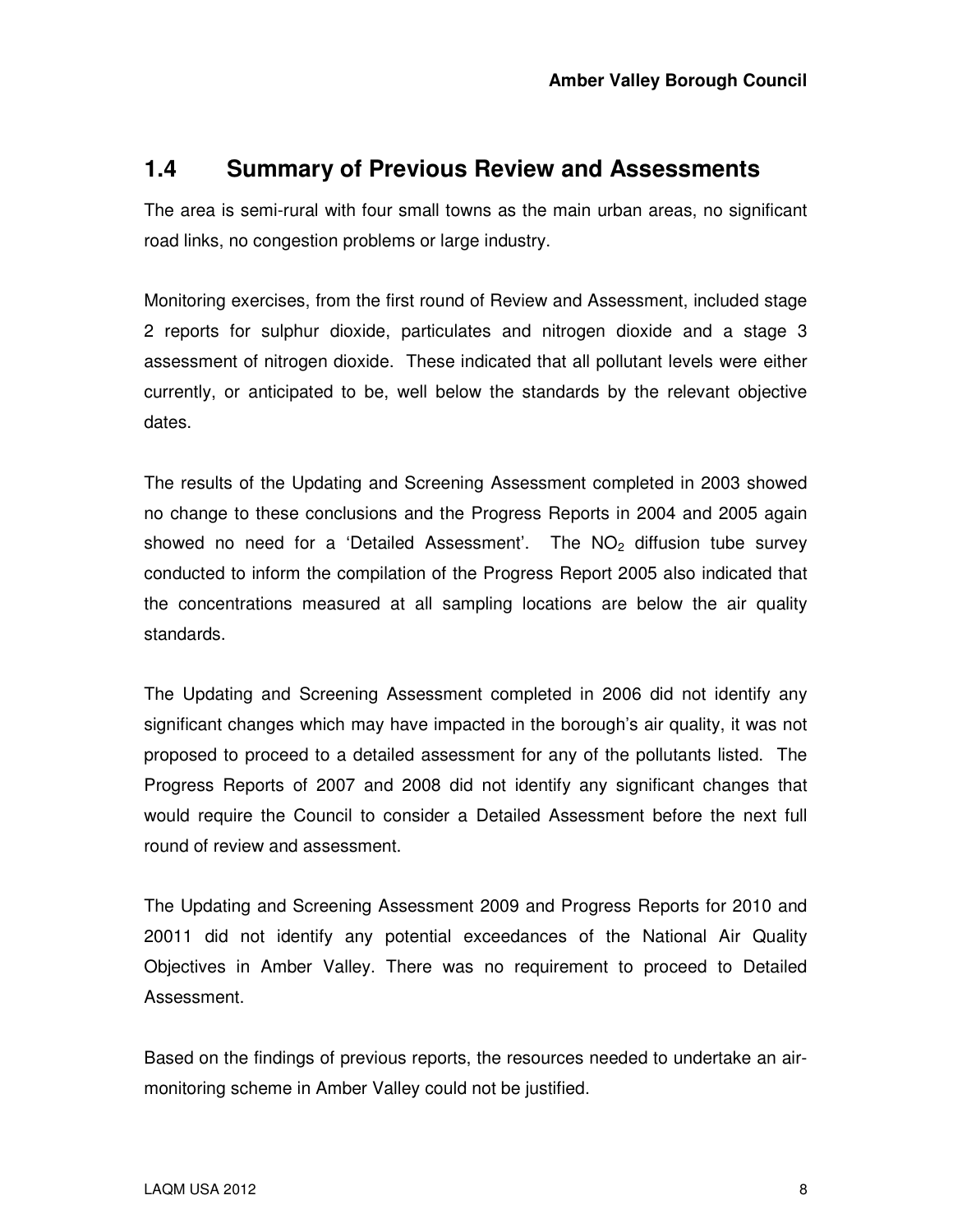# **2 New Monitoring Data**

### **2.1 Summary of Monitoring Undertaken**

The 2011 Progress Report concluded that is was unlikely that any National Air Quality Objectives would be exceeded in Amber Valley, as such it was not deemed necessary to conduct any air monitoring in the past 12 months.

#### **2.1.1 Automatic Monitoring Sites**

The Updating and Screening Assessment 2009 and the Progress Reports for 2010 and 2011 concluded that the cost of a monitoring programme could not be justified based on the very low likelihood that National Air Quality Objectives would be breached in the borough. As such there is no new monitoring data to discuss.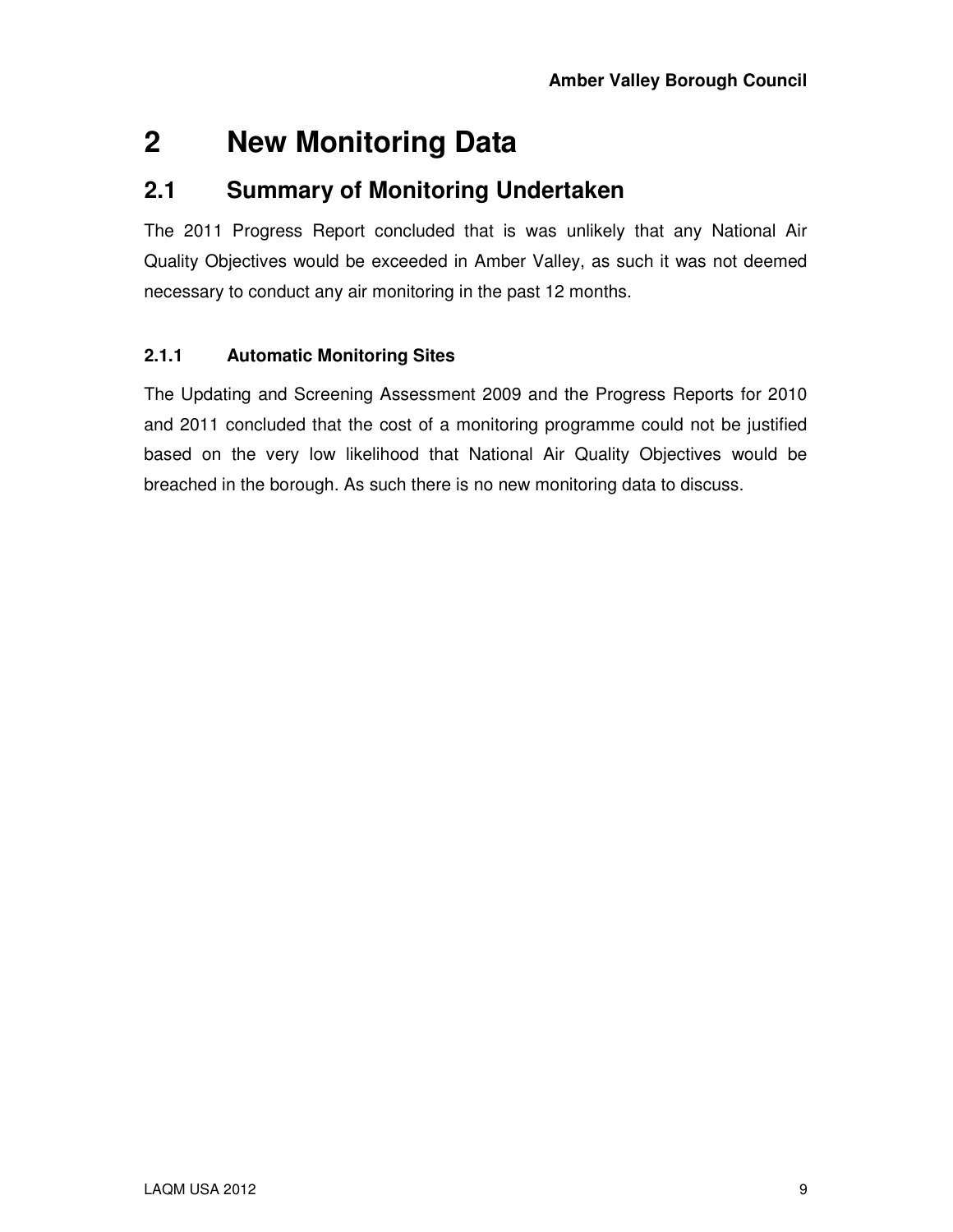# **3 Road Traffic Sources**

### **3.1 Narrow Congested Streets with Residential Properties Close to the Kerb**

Local knowledge, analysis of vehicle count data provided by Derbyshire County Council, and selections of property polygons at or within 2m of highway polygons using a Geographical Information System did not find any new properties in the borough that met the descriptions contained within Box 5.3 Section A.1 of the LAQM.TG(09).

There are no new/newly identified congested streets with a flow above 5,000 vehicles per day and residential properties close to the kerb, that have not been adequately considered in previous rounds of Review and Assessment.

### **3.2 Busy Streets Where People May Spend 1-hour or More Close to Traffic**

There are no new/newly identified busy streets where people may spend 1 hour or more close to traffic

# **3.3 Roads with a High Flow of Buses and/or HGVs.**

There are no new/newly identified roads with high flows of buses/HDVs.

# **3.4 Junctions**

There are no new/newly identified busy junctions/busy roads.

## **3.5 New Roads Constructed or Proposed Since the Last Round of Review and Assessment**

There are no new/proposed roads.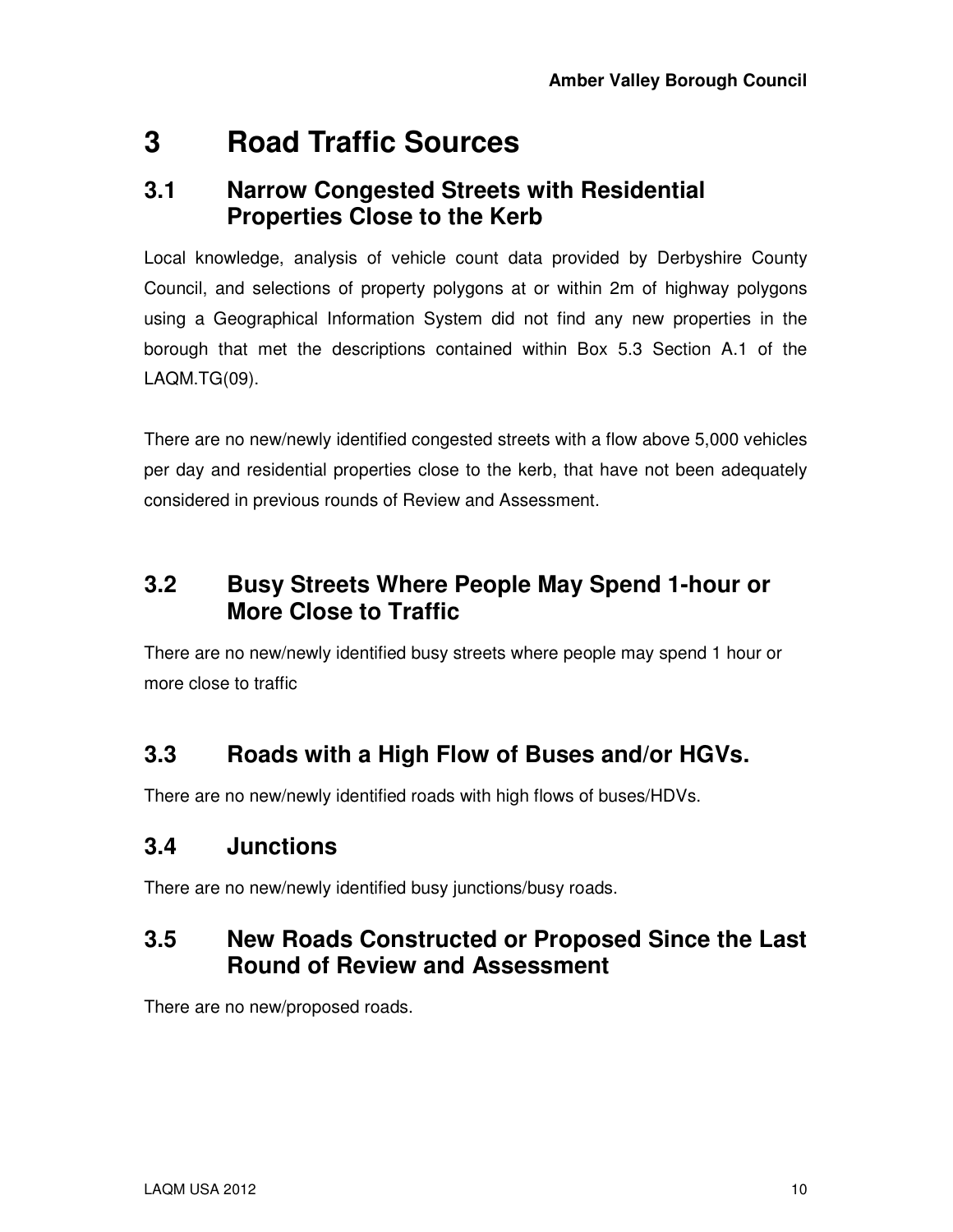## **3.6 Roads with Significantly Changed Traffic Flows**

Derbyshire County Council provided average count data for the preceding five years where flows were greater than 8000 vehicles over a 12 hour period. The Highways Authority recommended multiplying this 12hr data by 25% to reflect likely flows over a 24 hour period.

There are no new/newly-identified roads with significantly changed traffic flows.

# **3.7 Bus and Coach Stations**

That there are no relevant bus stations in the Local Authority area.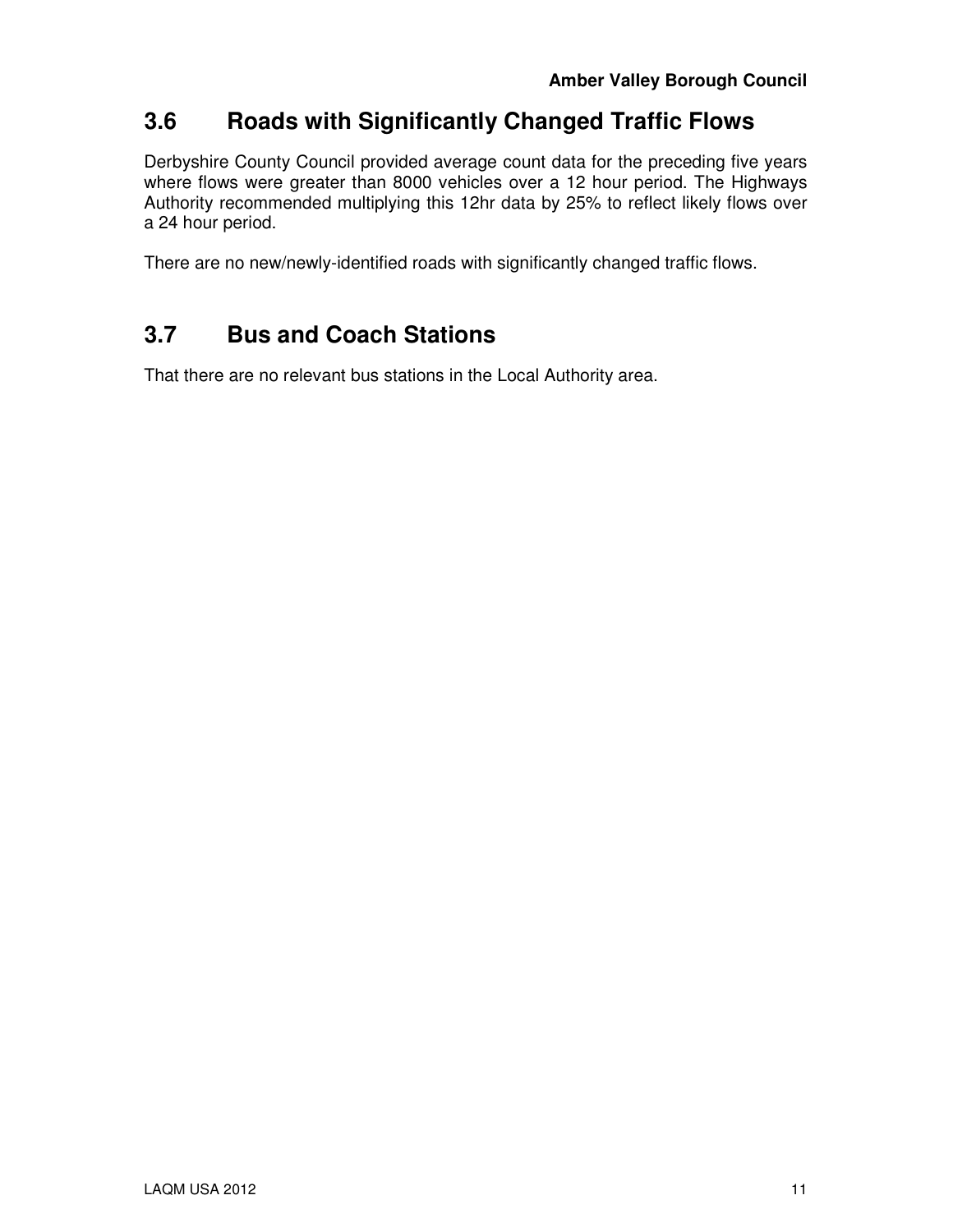# **4 Other Transport Sources**

### **4.1 Airports**

There are no airports in the Local Authority area.

## **4.2 Railways (Diesel and Steam Trains)**

#### **4.2.1 Stationary Trains**

There are no locations where diesel or steam trains are regularly stationary for periods of 15 minutes or more, with potential for relevant exposure within 15m.

#### **4.2.2 Moving Trains**

There are no locations with a large number of movements of diesel locomotives, and potential long-term relevant exposure within 30m.

# **4.3 Ports (Shipping)**

There are no ports or shipping that meet the specified criteria within the Local Authority area.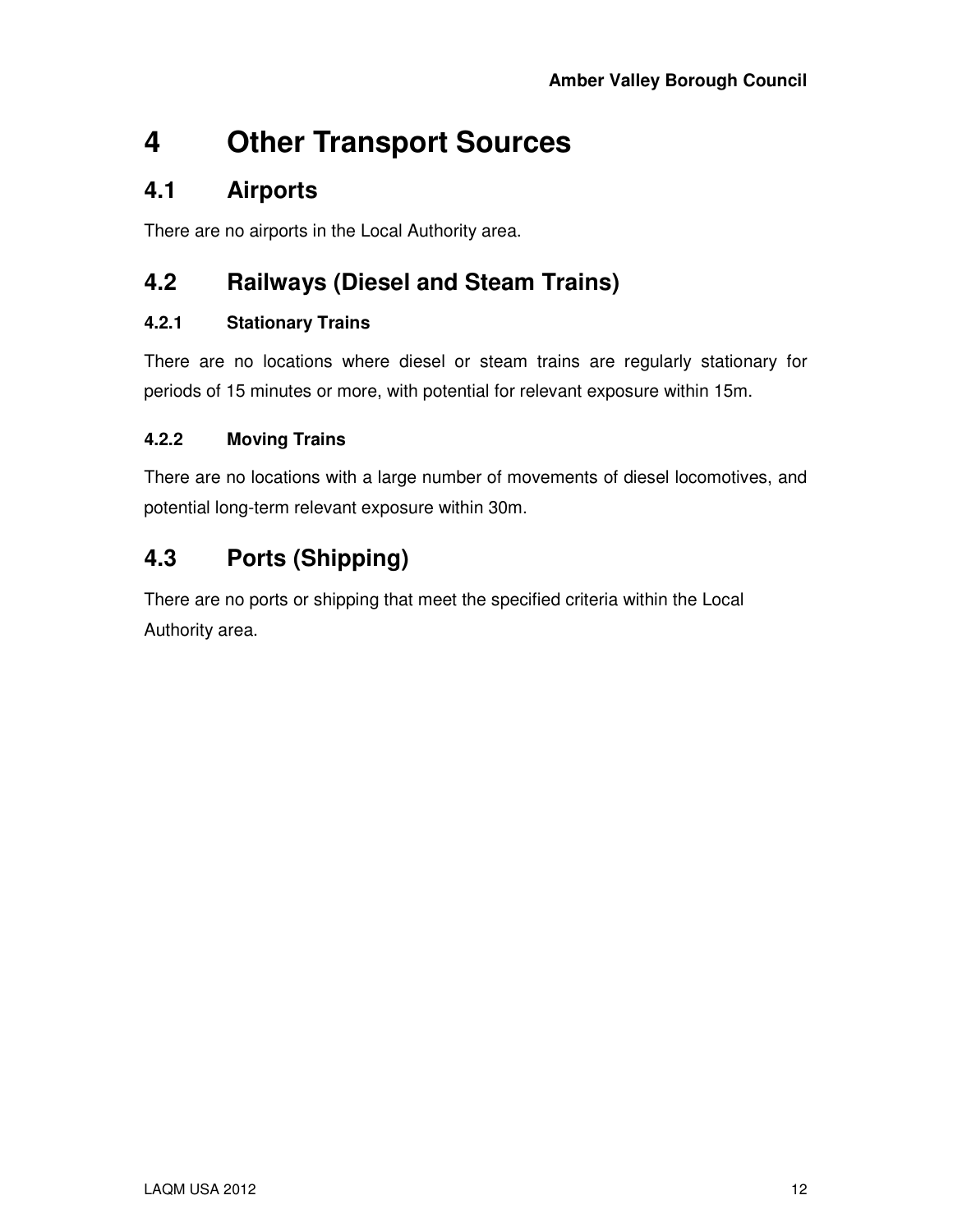# **5 Industrial Sources**

## **5.1 Industrial Installations**

#### **5.1.1 New or Proposed Installations for which an Air Quality Assessment has been Carried Out**

Amber Valley Borough Council confirms that there are no new or proposed industrial installations for which planning approval has been granted within its area or nearby in a neighbouring authority.

#### **5.1.2 Existing Installations where Emissions have Increased Substantially or New Relevant Exposure has been Introduced**

Amber Valley Borough Council confirms that there are no industrial installations with substantially increased emissions or new relevant exposure in their vicinity within its area or nearby in a neighbouring authority.

#### **5.1.3 New or Significantly Changed Installations with No Previous Air Quality Assessment**

Amber Valley Borough Council confirms that there are no new or proposed industrial installations for which planning approval has been granted within its area or nearby in a neighbouring authority.

# **5.2 Major Fuel (Petrol) Storage Depots**

There are no major fuel (petrol) storage depots within the Local Authority area.

# **5.3 Petrol Stations**

Amber Valley Borough Council confirms that there are no petrol stations meeting the specified criteria

# **5.4 Poultry Farms**

Amber Valley Borough Council confirms that there are no poultry farms meeting the specified criteria.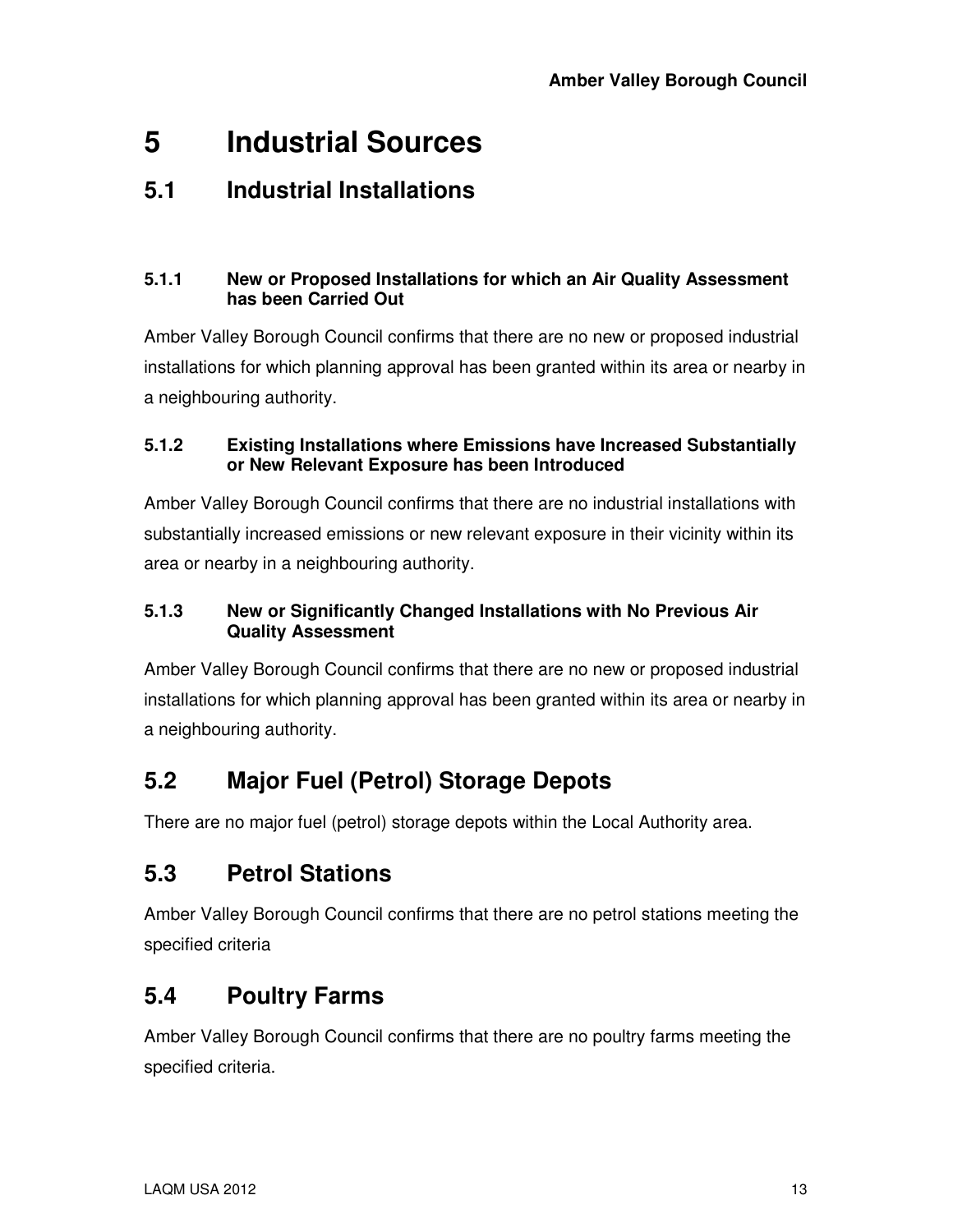# **6 Commercial and Domestic Sources**

## **6.1 Biomass Combustion – Individual Installations**

Amber Valley Borough Council confirms that there are no biomass combustion plant in the Local Authority area.

## **6.2 Biomass Combustion – Combined Impacts**

There are no significant biomass combustion plant issues in the Local Authority area and no significant issues from domestic solid fuel burning in the borough. It is deemed to be unnecessary to assess the combined impacts of biomass combustion.

## **6.3 Domestic Solid-Fuel Burning**

This was considered in the Updating and Screening Assessment 2006, which concluded that detailed assessment was not required. The house condition survey conducted at the time showed coal burning to be declining in this area so further assessment is not necessary.

The Council will monitor complaints regarding domestic solid-fuel burning, and intend to discuss the domestic solid fuel matters with the Solid Fuel Association. These steps should help the Council establish the local trend in domestic solid-fuel burning.

Amber Valley Borough Council confirms that there are no areas of significant domestic fuel use in the Local Authority area.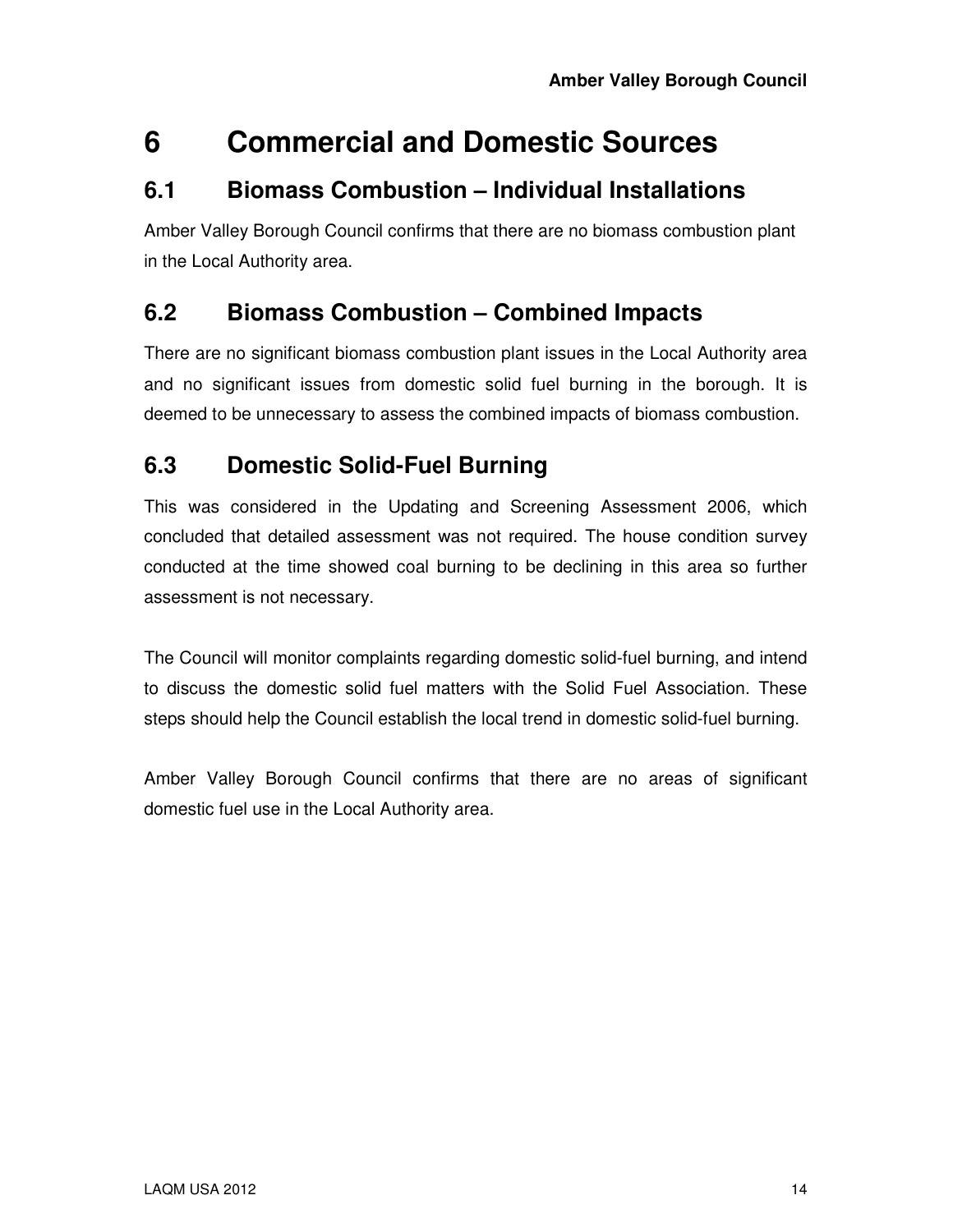# **7 Fugitive or Uncontrolled Sources**

### **7.1 Smalley Opencast Extension**

As discussed in the Progress Report 2011 and the Updating and Screening Assessment 2009; UK Coal is currently extracting approximately 1,000,000 tonnes of coal, over a 4.5-year period, by opencast methods at the 122-hectare Lodge House Opencast site. This is being undertaken under planning permission granted by Derbyshire County Council.

Derbyshire County Council consulted Amber Valley Borough Council on an application to extend the current opencast. The proposed working scheme aims to recover approximately 748,000 tonnes of coal by surface mining methods over a 42 month period the proposed extension area is 78-hectares in size.

A Dust Management & Action Plan is operational at the site and monitoring includes the use of Sticky Pads\Strips and a TOPAS instrument. Planning permission was granted to this application and included conditions relating to air quality; please refer to Progress Report 2011 for more detail.

Results submitted to the Council by the site operator indicate that the site has not produced a significant increase of PM10 in the locality. The monitoring results did produce some spurious readings that do not correlate to site operations and predominantly occur in conditions of high humidity and/or mist. This suggests that that the TOPAS instrument may be malfunctioning due to the high humidity levels overwhelming the pre-heaters and causing condensation in the equipment leading to obvious errors in the results. Operations during periods of lower humidity show compliance with the relevant Air Quality Standards. However, this is being kept under review.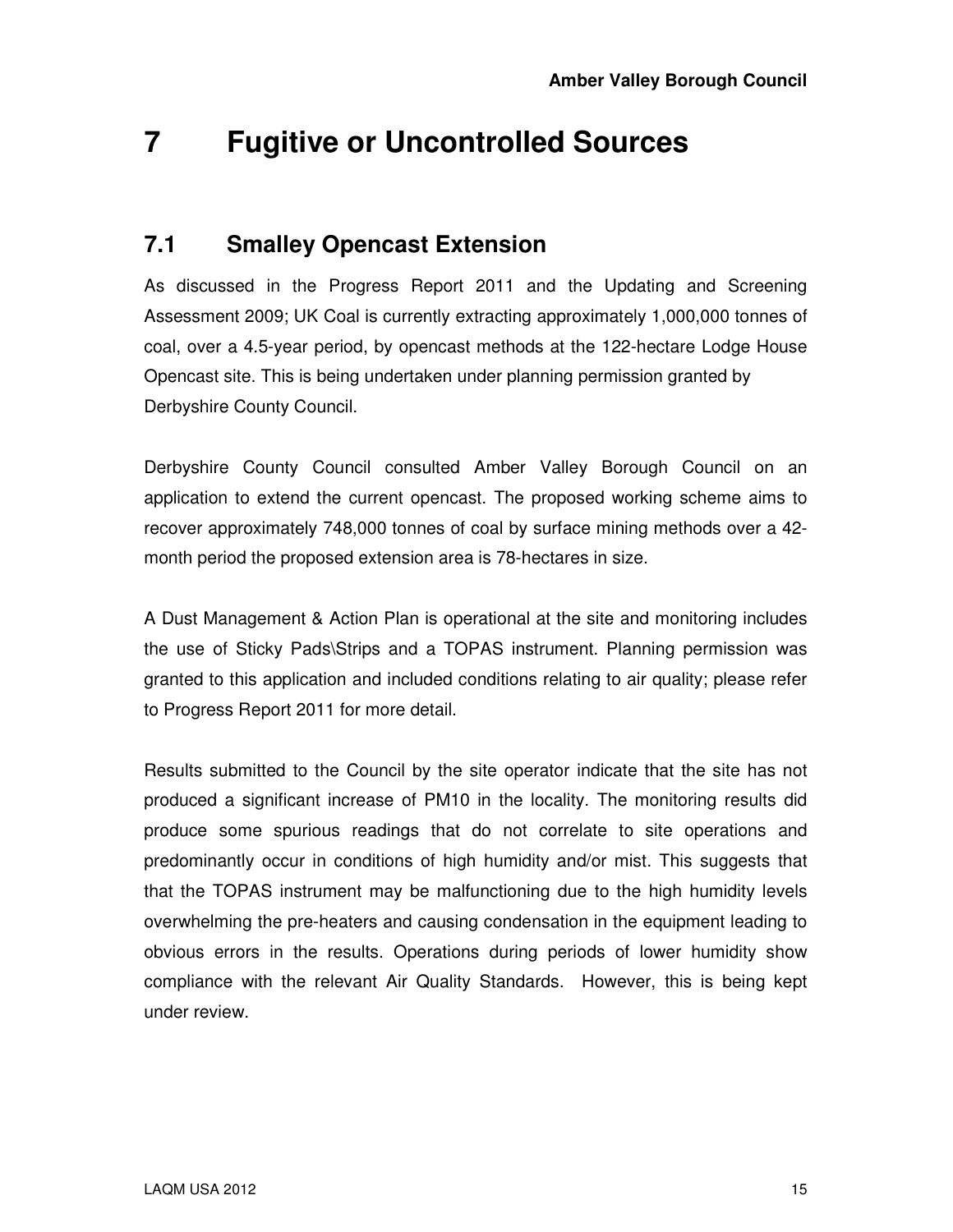## **7.2 George Farm Opencast**

Derbyshire County Council have granted planning application for an opencast scheme to be known as the George Farm Reclamation Site. The site is located approximately 12km to the North East of Derby and 2km to the West of Heanor town centre, the nearest urban area. The site comprises an area of approximately 35 hectares centred at National Grid Reference 441150, 346780. The site is intended to be worked to provide indigenous coal, over approximately 36 months.

Amber Valley Borough Council have considered the air quality aspects of the proposed development, discussed these with the applicant's consultants and provided comments back to Derbyshire County Council were; at the time of writing the decision notice has not been published, so we are currently unable to confirm how our comments have been formally incorporated into the permission.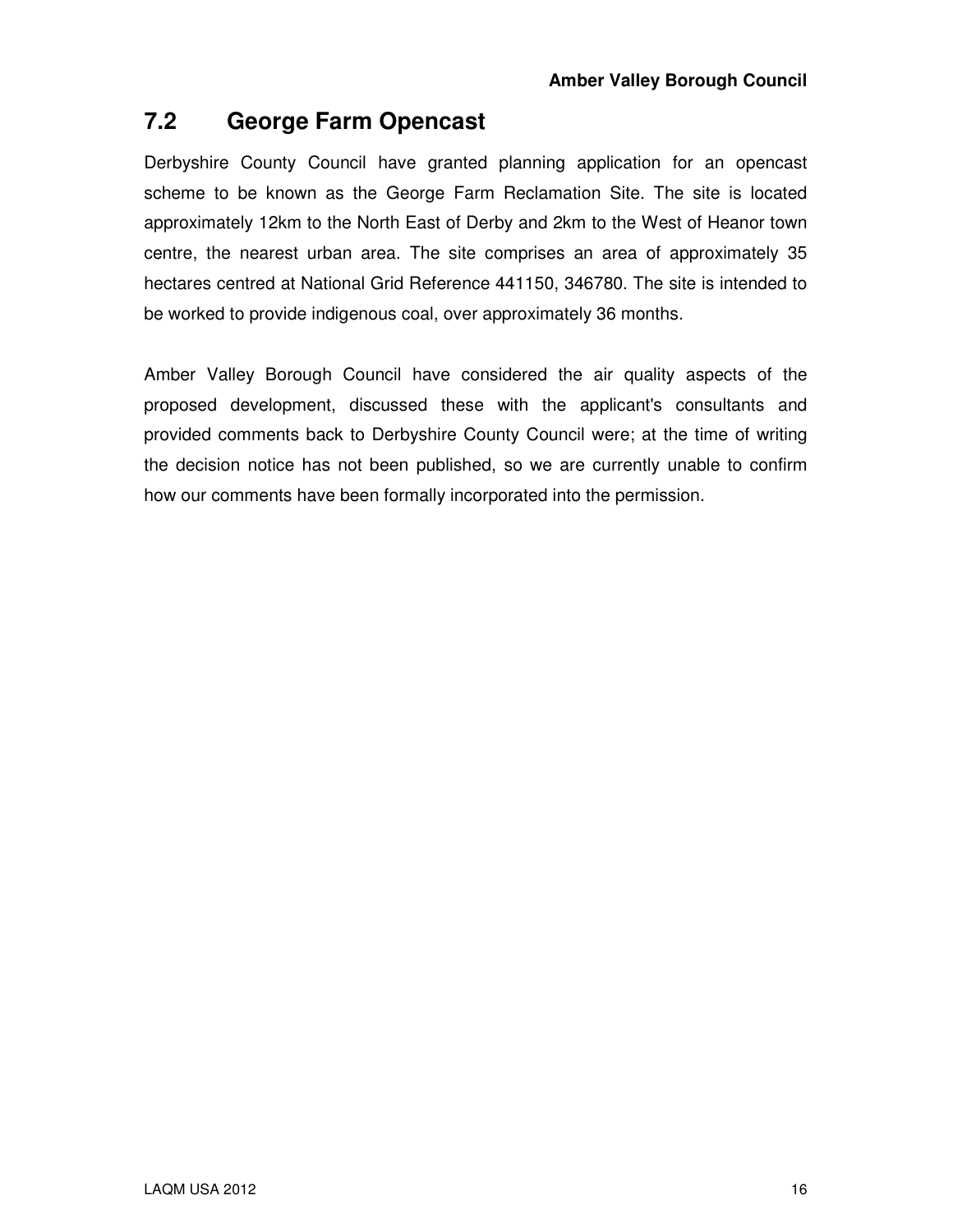# **8 Conclusions and Proposed Actions**

### **8.1 Conclusions from New Monitoring Data**

The Progress Report 20011 concluded that the cost of a monitoring programme could not be justified based on the very low likelihood that National Air Quality Objectives would be breached in the borough. As such there is no new monitoring data to discuss.

## **8.2 Conclusions from Assessment of Sources**

Amber Valley Borough Council can confirm that no local developments are predicted to increase the concentration levels of any ambient pollution as listed in the regulations.

This assessment was intended to identify those aspects that have changed since the last round of review and assessment. The USA was also intended to indicate which pollutants and specific locations within the Borough require a Detailed Assessment.

This report has considered all the potential issues within the Borough that may impact on air quality but, since the area is semi-rural with four small towns as the main urban areas, no significant road links, no congestion problems or large industry, there is no reason to believe there will be any exceedences of National Air Quality Objectives, therefore there is no requirement to procedure to Detailed Assessment.

# **8.3 Proposed Actions**

Based on the findings of this report, and previous reports, the resources required to implement an air-monitoring scheme in Amber Valley cannot currently be justified. This decision will remain under review, and any relevant emerging information will be considered.

Amber Valley Borough Council's next course of action is to produce the next progress Report in mid 2013.